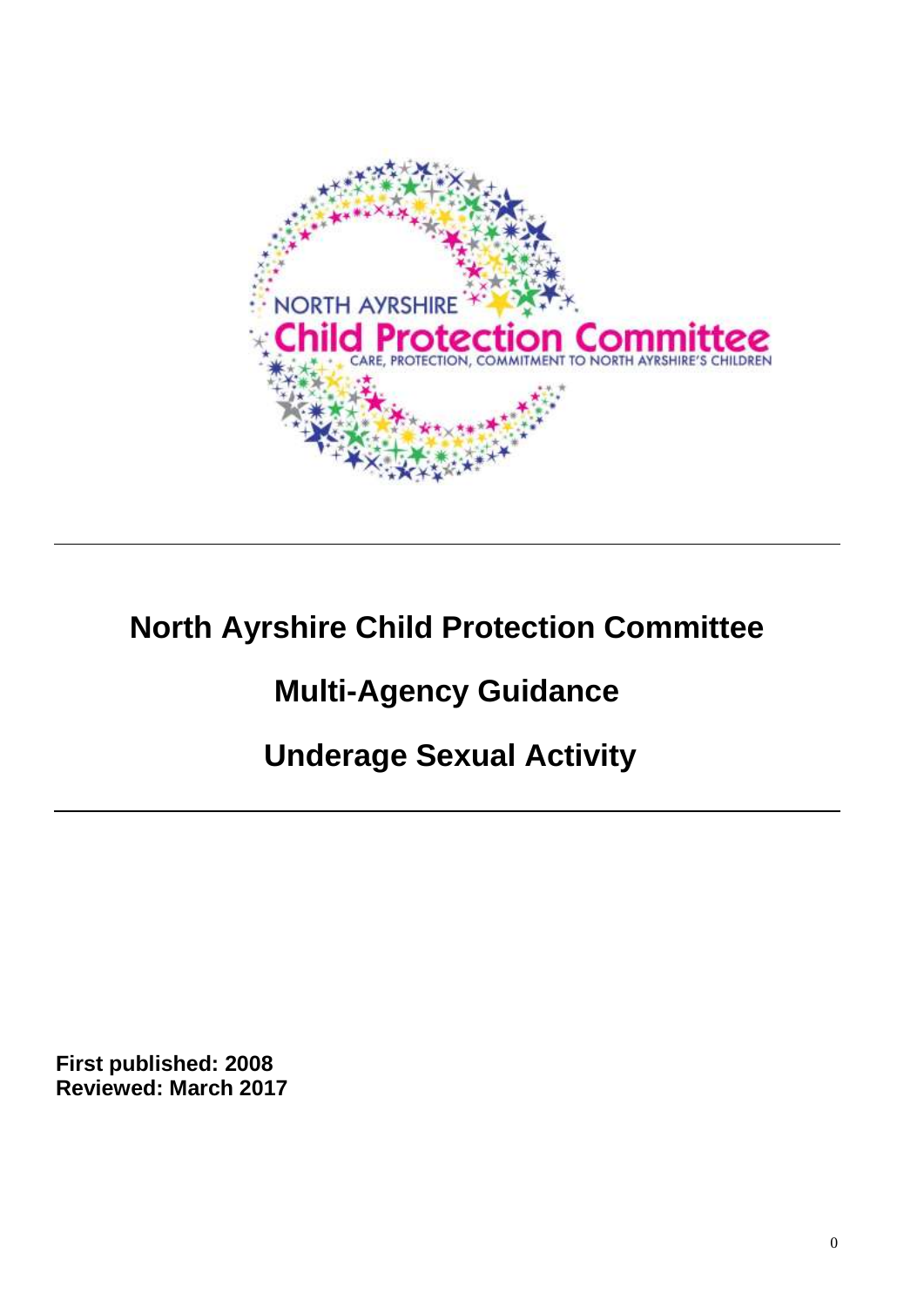| <b>Document Control Information</b>                          |                                           |                                                                                                                                                               |  |
|--------------------------------------------------------------|-------------------------------------------|---------------------------------------------------------------------------------------------------------------------------------------------------------------|--|
| <b>Document Details</b>                                      |                                           |                                                                                                                                                               |  |
| Document Name:                                               |                                           | Multi-Agency Guidance - Underage Sexual<br>Activity                                                                                                           |  |
| <b>Document Version Number:</b>                              |                                           | V <sub>3</sub>                                                                                                                                                |  |
| <b>Document Status:</b>                                      |                                           | <b>LIVE</b>                                                                                                                                                   |  |
| Document Owner:                                              |                                           | North Ayrshire Child Protection Committee                                                                                                                     |  |
| Prepared by:                                                 |                                           | Jillian Ingram                                                                                                                                                |  |
| Target date for approval by NACPC                            |                                           | 2008                                                                                                                                                          |  |
| <b>Version History</b>                                       |                                           |                                                                                                                                                               |  |
| <b>Version Number</b>                                        | Date Completed                            | <b>Changes/Comments</b>                                                                                                                                       |  |
| $\overline{\mathsf{V1}}$<br>V <sub>2</sub><br>V <sub>3</sub> | Feb 2008<br><b>Nov 2008</b><br>06/03/2017 | Taking account of Sexual Offences Act<br>Updating<br>language<br>throughout<br>(utilising<br>National Guidance Underage Sexual Activity)<br>and re-formatting |  |
| <b>Distribution List</b>                                     |                                           |                                                                                                                                                               |  |
| Name                                                         |                                           | Approval (A) /Information (I)                                                                                                                                 |  |
|                                                              | North Ayrshire Child Protection Committee | A                                                                                                                                                             |  |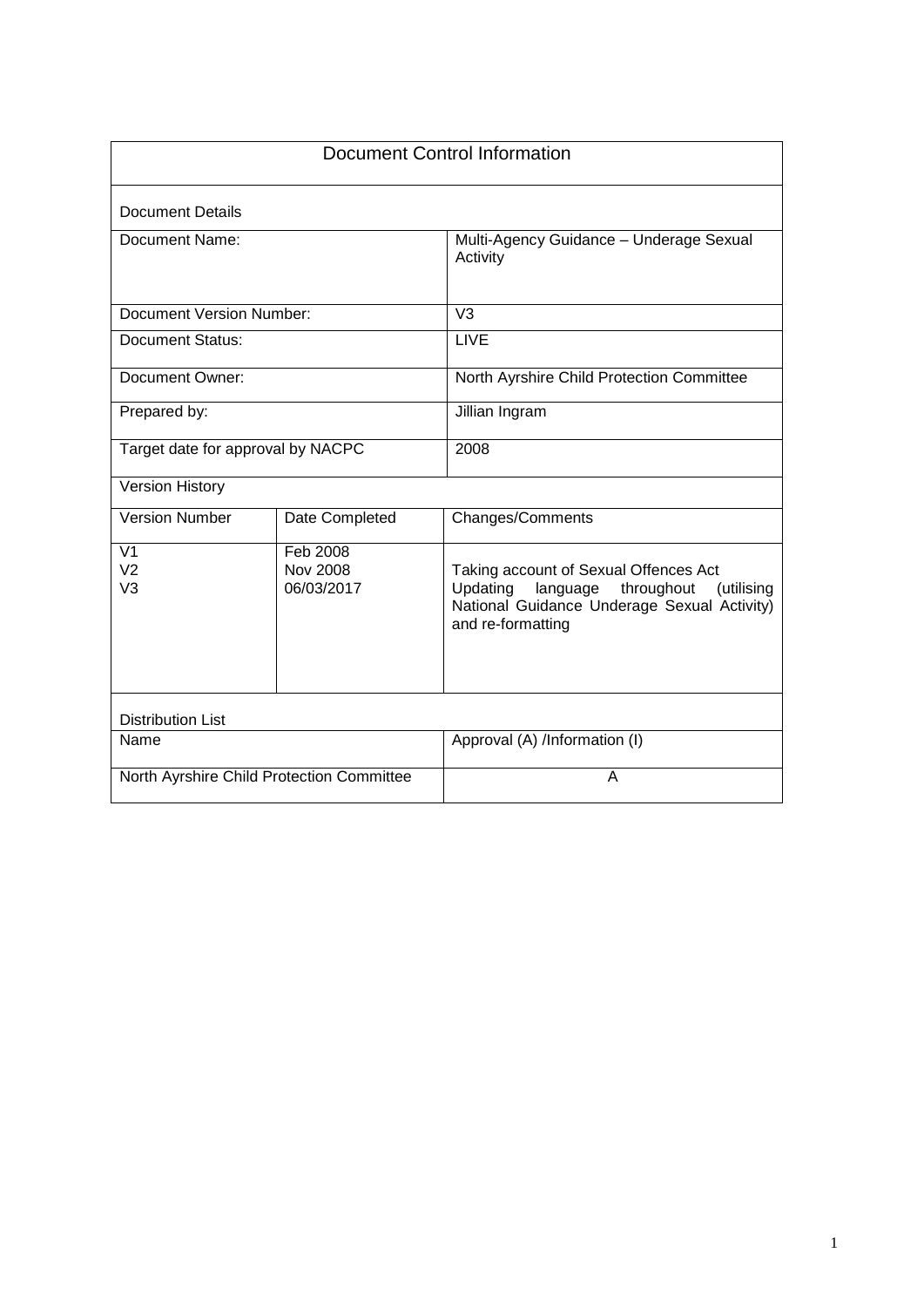| <b>CONTENTS</b>                                         | <b>Page</b> |  |
|---------------------------------------------------------|-------------|--|
| <b>Preface</b>                                          |             |  |
| <b>Equality and diversity</b>                           |             |  |
| Who is this guidance for?                               |             |  |
| <b>Purpose of this guidance</b>                         |             |  |
| <b>Links with other guidance</b>                        |             |  |
| <b>Introduction</b>                                     |             |  |
| <b>Definition</b>                                       |             |  |
| <b>Principles</b>                                       |             |  |
| <b>Confidentiality, Information Sharing and Consent</b> |             |  |
| <b>Assessing Risk</b>                                   |             |  |
| <b>Response</b>                                         | 12          |  |
| <b>Appendix 1 Position of trust</b>                     | 14          |  |
| <b>Appendix 2 Grooming</b>                              | 15          |  |
| <b>Appendix 3 Consent</b>                               | 16          |  |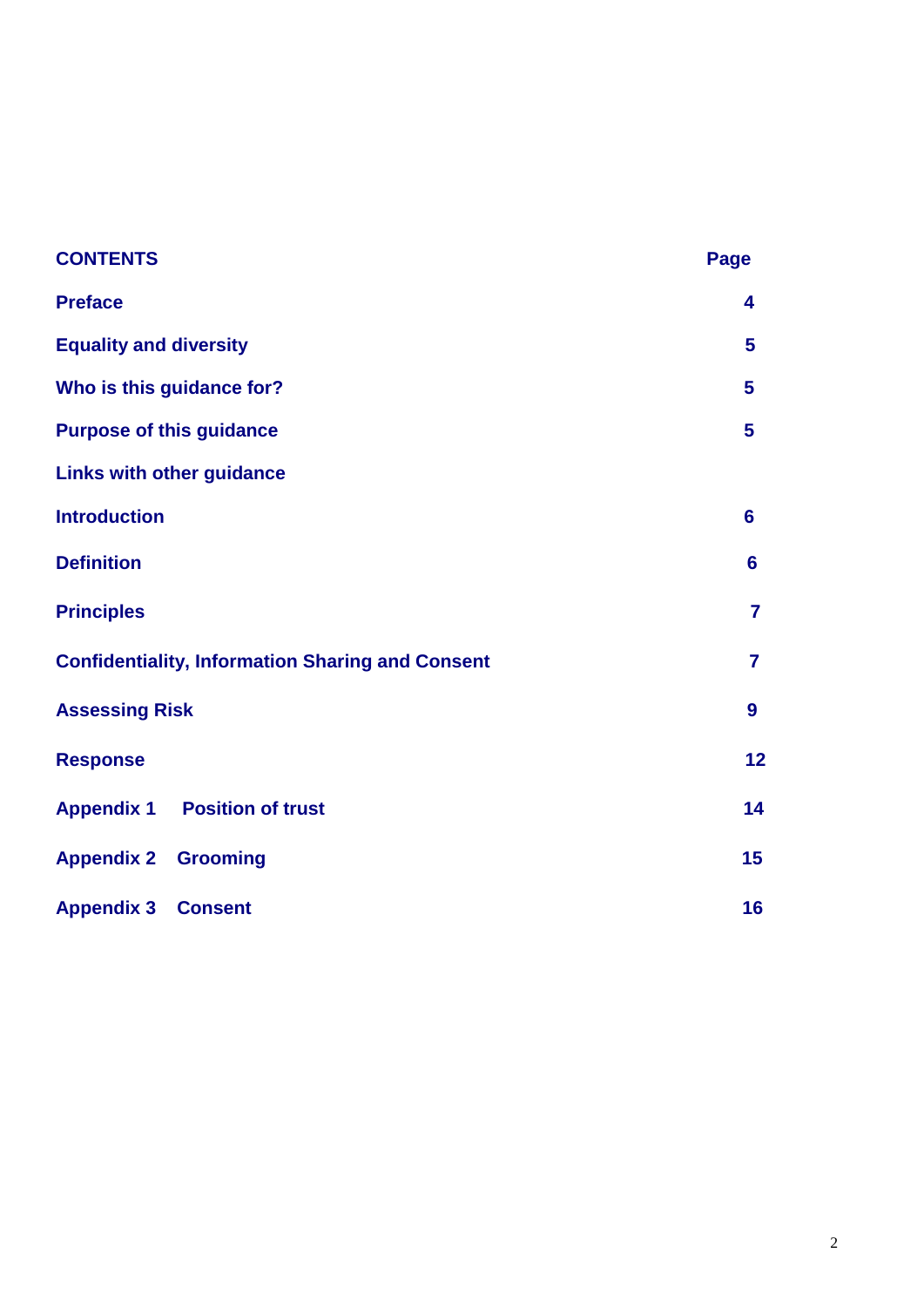#### **1. Preface**

North Ayrshire Child and Public Protection Chief Officers Group are pleased to endorse this multi-agency guidance for effective response to young people engaged in underage sexual activity.

It is now well established that increasing numbers of young people are engaging in a range of sexual activity before the age of 16 years. The reasons behind this behaviour vary considerably. For some young people this will be a mutually agreed activity; for others it may be the response to peer group pressure or the result of abuse or exploitation. Young people who are sexually active will therefore present with differing needs. Consequently, services and professionals need to be better equipped to recognise and respond to these differing needs.

This document provides guidance for practitioners who come into contact with young people who are sexually active in order that these young people have their needs met and are effectively protected when necessary.

Thus, we commend this guidance document to all who plan, manage and deliver services in North Ayrshire, in order that we continue to work collectively to promote, support and safeguard the well-being of all children and young people.

Elma Murray John Burns Paul Main North Ayrshire Council<br>Chief Executive

Chief Executive **Chief Executive** Chief Executive **Chief** Executive **Divisional Commander** 

Anne Houston Independent Chair North Ayrshire Child Protection Committee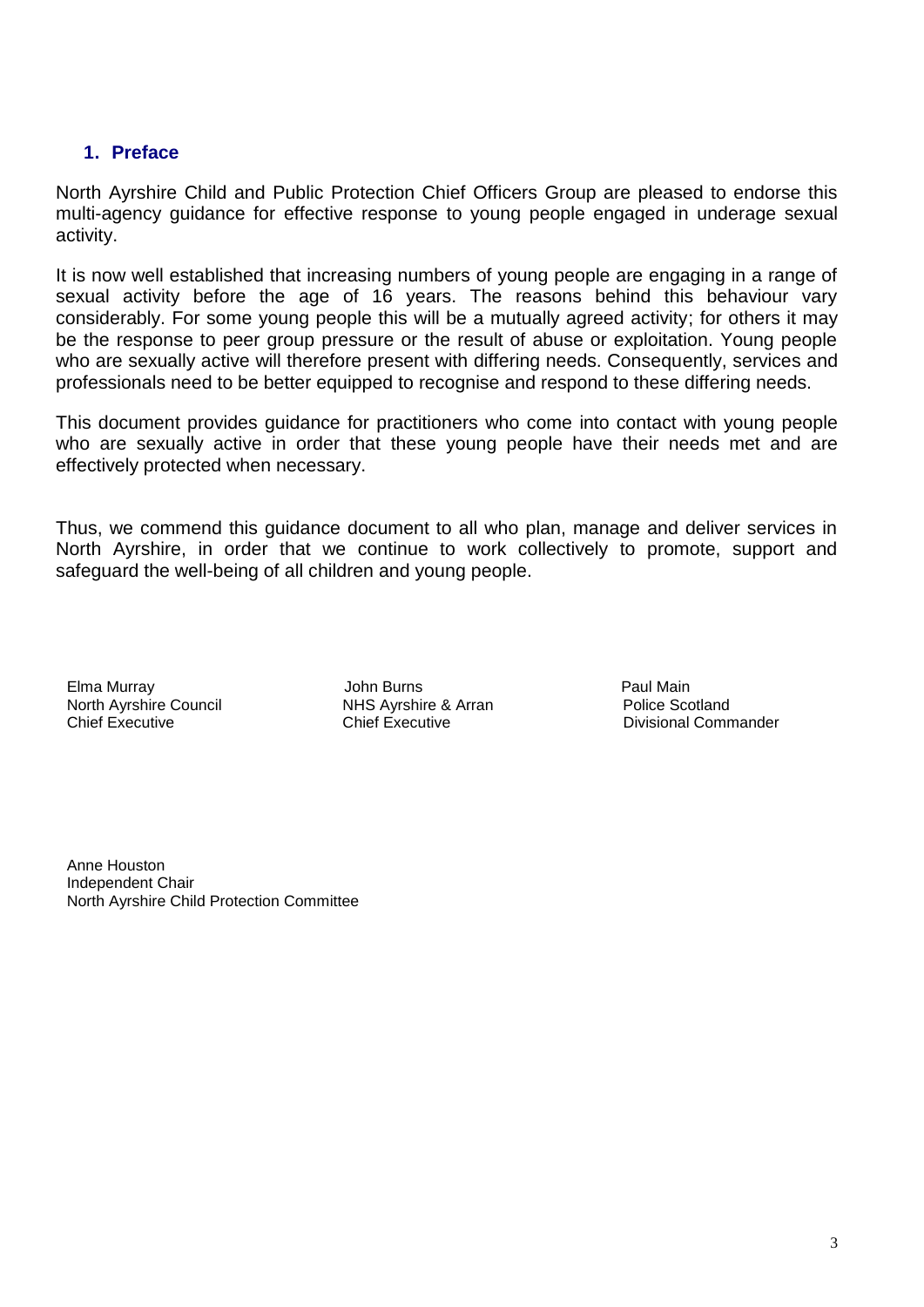#### **2 Equality and diversity**

North Ayrshire Child Protection Committee promotes equal access and opportunities to all individuals. All partners are committed to treating people respectfully, fairly and equally and to tackling discrimination in all of its forms. No one should be discriminated against on the basis of race, ethnicity, disability, sexual orientation, religion, gender or age. All partners within the Committee value diversity and actively challenge discrimination and prejudice. Those who participate in services should be listened to and respected and should have access to services which are fair, consistent and accessible to everyone, irrespective of their race, ethnicity, disability, gender, age, religious belief or sexual orientation.

#### **3 Who is this guidance for?**

This guidance is designed to support both adult and children's services in working effectively to promote, support and safeguard the well-being of children and young people. This will include everyone involved in delivering GIRFEC and those supporting adults. The guidance will be particularly relevant for any practitioner who might work with a young person who is engaged or planning to be engaged in sexual activity with another person. The young person could be under the age of 16, which is the current legal age of consent; or could be under the age of 18 and be vulnerable in some way, therefore, requiring a response from child or adult protection services.

#### **4 Purpose of this guidance**

The purpose of this guidance is to offer support to ensure the early identification and support for children and young people who are at risk of significant harm because of this specific activity, and to help ensure that in cases were there may not be a child protection issue, the needs of the child/young person are still met appropriately.

#### **5 Links with other guidance**

This guidance document has been written in line with the [National Guidance for Child](http://www.gov.scot/Resource/0045/00450733.pdf)  [Protection in Scotland](http://www.gov.scot/Resource/0045/00450733.pdf) (2014) and further detail around the complex issues referred to within this guidance (such as significant harm and information sharing) can be accessed here.

Some underage sexual activity may in fact be sexual exploitation and reference to [Guidance](http://childprotectionnorthayrshire.info/cpc/download?file=777)  [on Child Sexual Exploitation: A Practitioners Resource Pack](http://childprotectionnorthayrshire.info/cpc/download?file=777) (2014) is recommended.

Any concern about a child or young person should be assessed using the [National Risk](http://www.gov.scot/resource/0040/00408604.pdf)  [Framework](http://www.gov.scot/resource/0040/00408604.pdf) (2010). Local guidance in relation to utilising the National Risk Framework can be found here:<http://childprotectionnorthayrshire.info/cpc/training/>

#### **6 Introduction**

This guidance seeks to strike a balance between assuring the freedom of young people to make decisions about their own lives, and protecting them from activity which could give rise to immediate harm and/or longer term adverse consequences to one or both of them. The law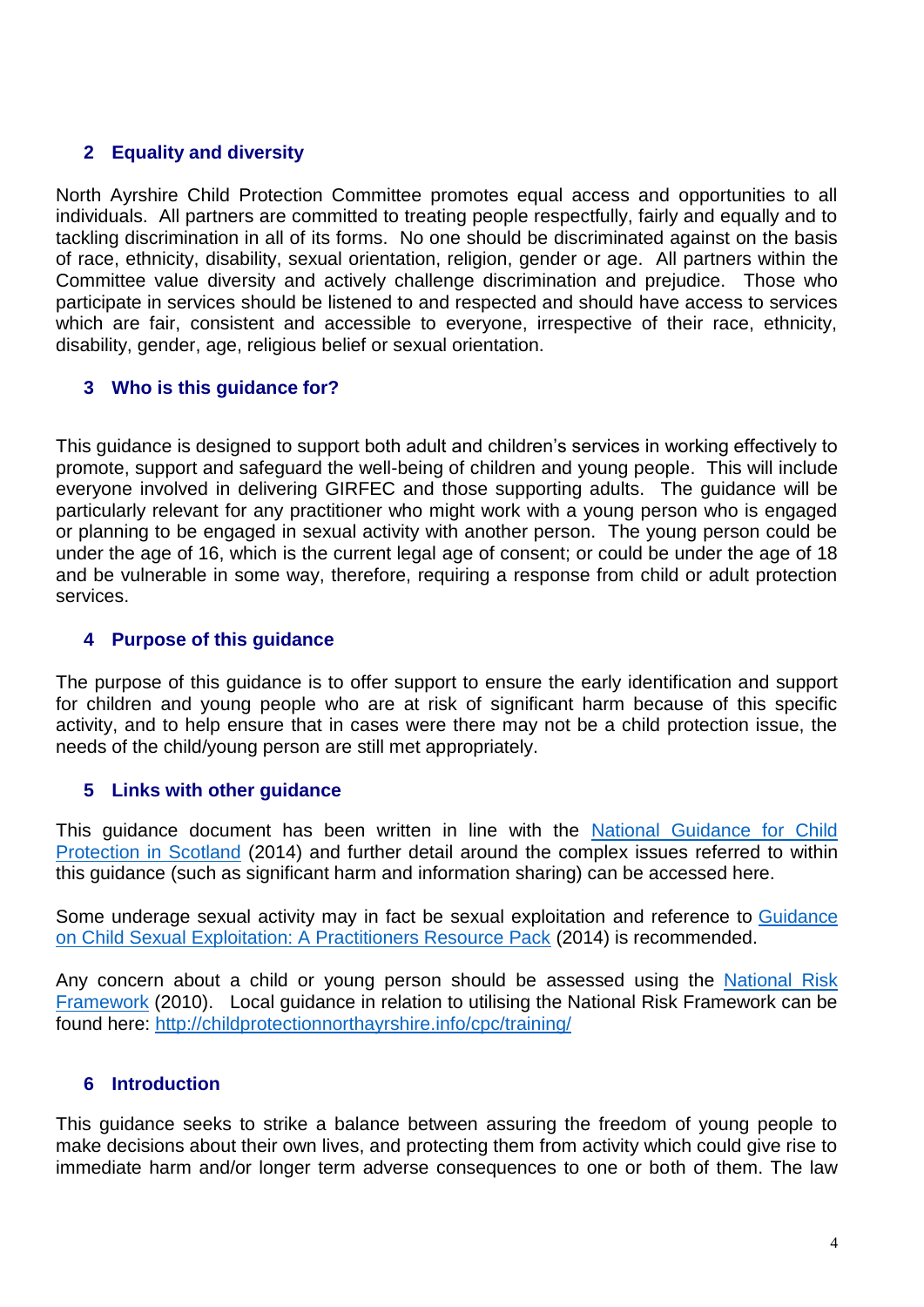continues to make clear that society does not encourage sexual intercourse in young people under 16, as it can be a cause of concern for their welfare. It does not follow that every case has child protection concerns and it is important to ensure that a proportionate response is made and that only appropriate cases are brought to the attention of social work and the police.

However, even if there are no child protection concerns, the young person may still have worries or be in need of support in relation to their sexual development and relationships, which will require to be addressed either on a single agency or multi-agency basis.

When anyone working with children and young people becomes aware of situations where under-age sexual activity has taken place, they have a duty to consider the impact that this has had on them and whether this behaviour is indicative of a wider child protection concern.

Child protection concerns arise in those circumstances when there is a strong likelihood or risk of significant harm to a child, arising from abuse or neglect. The concept of 'significant harm' is a complex matter and subject to professional judgement based on a multi-agency assessment of the circumstances of the child and young person and their family.

To act effectively, practitioners should make a judgement about what information is needed to make this assessment, based on the principles of GIRFEC, and who is best placed to carry it out in full. This might mean them collecting and sharing information from within their service or from other agencies, or passing on information to the service best placed to assess their needs. However, in any situation, an initial assessment of risk has to be made by the practitioner to ensure that the correct processes and people are involved so that the needs of the child and young person are effectively met.

Of course, different individual agencies and professionals have different roles and responsibilities in relation to protecting the well-being of the individual involved in underage sexual activity. For example, some may give direct support, while others may simply facilitate access to support from another appropriate agency. However, regardless of what agency the child and young person comes into contact with, there should be a consistent approach to assessing individual cases and agreeing an appropriate response.

*Getting it right for every child* **(GIRFEC)** should underpin all practice with children and young people. GIRFEC:

- places children's and young people's needs first;
- ensures that they are listened to and involved in decisions that affect them; and
- ensures that they get the co-ordinated help required for their well-being, health and development.

#### **7 Definitions**

A 'child' can be defined differently in different legal contexts and **different responses may be required depending on the age of the child and young person**.

If the under-age sexual activity involves children under the age of 13, the concerns **must** be passed on in accordance with local child protection procedures.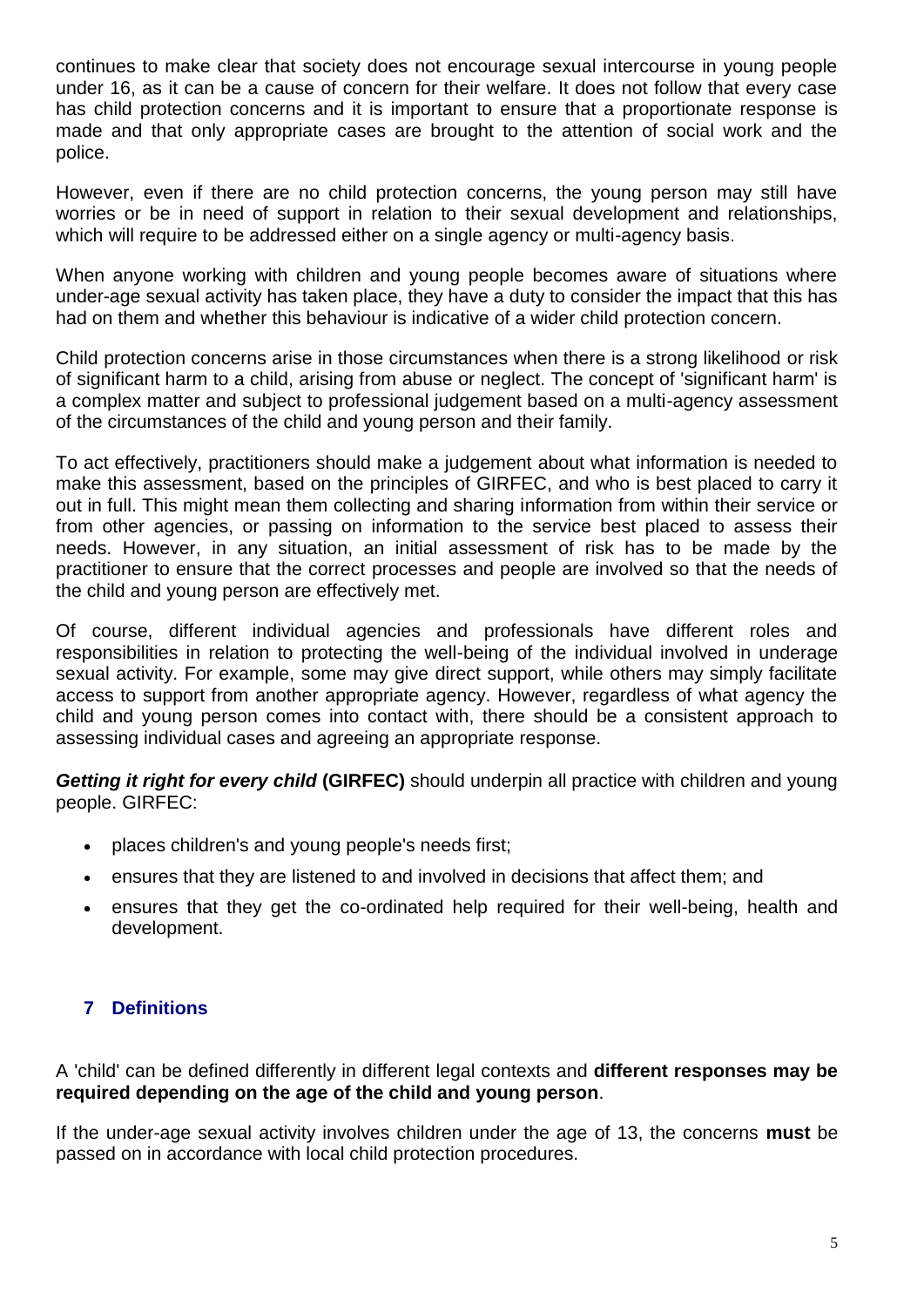Where it involves children who are 13 or over, a range of issues should be considered before a decision is taken. Consequently, while this guidance refers to children and young people overall, a distinction is made at different parts of the guidance between:

- a 'younger child', who is defined in this guidance as meaning someone aged under 13; and
- a 'young person', who is defined here as someone aged 13 or over and under 18 (but with a particular focus on those aged between 13 and 15 with respect to under-age sexual activity).

Over the age of 16, sexual activity is legal. However, the activity may not have been consensual or the young person might have vulnerabilities and related needs. Furthermore, the Sexual Offences (Scotland) Act 2009 states that young people under the age of 18 could be subject to a 'sexual abuse of trust' - for example, if the young person has had sexual relations with a teacher, hospital staff or a residential care unit worker who has caring responsibilities for the child or for children in the institution in which the child is being cared for or taught and is over the age of 18.

### **8 Principles**

The principles and values underlying this guidance reflect the principles set out by the UN Convention on the Rights of the Child (UNCRC). Some of the key principles to be aware of are set out below.

#### *The best interests of the child are paramount (Article 3)*

The founding principle of legislation relating to children and young people clearly states that the child's welfare or 'best interests' is the paramount consideration.

#### *Children and young people should be able to voice their opinions (Article 12)*

Practitioners should ensure that all children and young people are given a genuine chance to express their views freely on all matters that affect them and to have these views taken into account. To safely and properly exercise this right, practitioners need to listen and to create an environment based on trust, information sharing and sound guidance that is conducive to children and young people's participation.

#### *Children and young people should be able to access information (Article 17)*

Practitioners should ensure that all children and young people are provided with, and not denied, accurate and age-appropriate information on how to protect their sexual health and well-being and practice healthy sexual behaviour.

#### *Children and young people should be protected from harm (Article 19)*

Practitioners have an obligation to ensure that all children and young people are protected from all forms of violence, abuse, neglect and exploitation. Under-age sexual activity may not necessarily be a child protection issue but there may still be concerns that result in a young person requiring support.

*Children and young people should be protected from sexual abuse (Article 34*)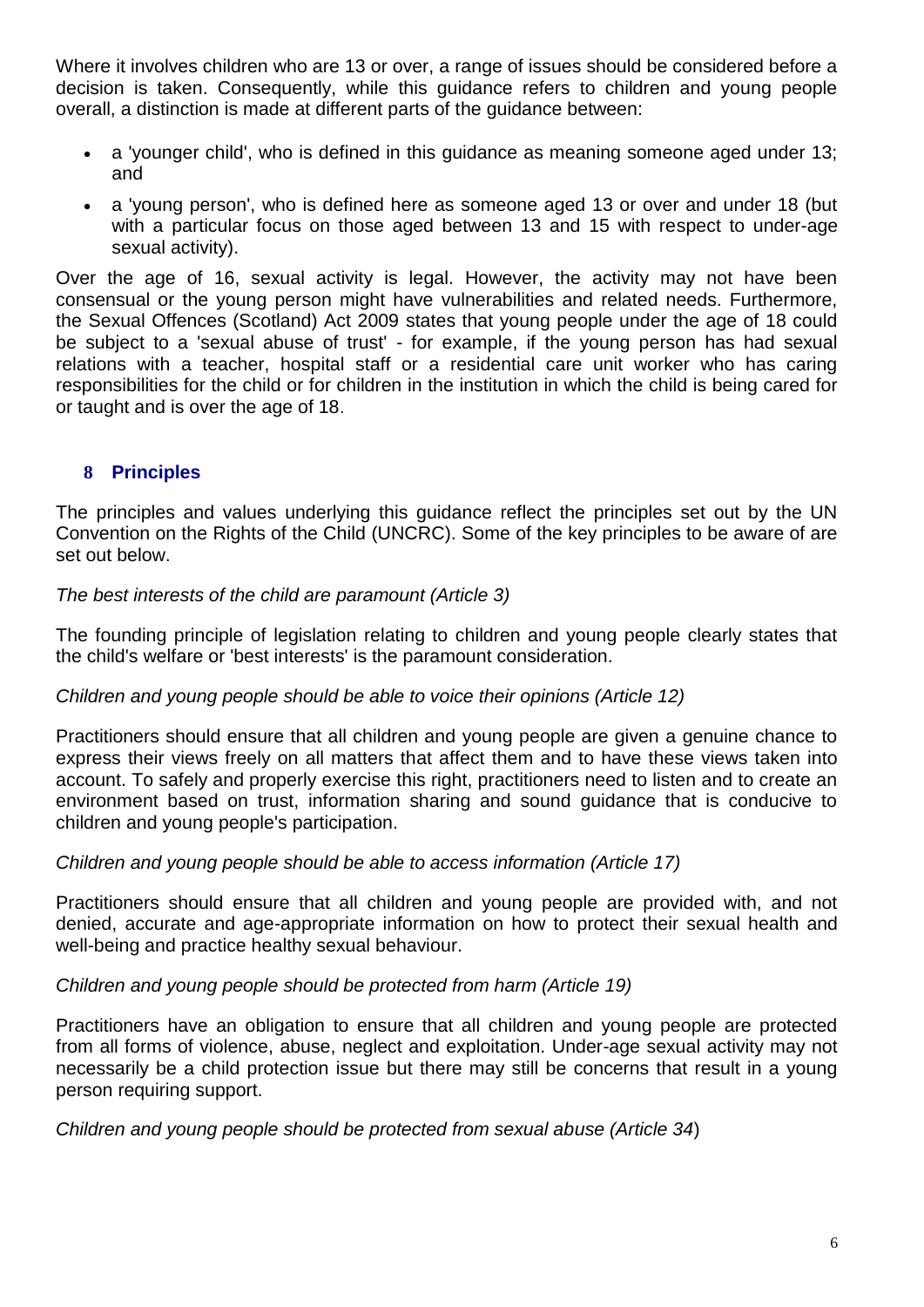Practitioners have an obligation to ensure that all children and young people are protected from sexual abuse.

*Children and young people have a right to special support (Article 39)*

If a young person has been hurt or badly treated they have the right to special support to help them recover and professionals should take this into account when planning an appropriate response to their needs.

#### **9 Confidentiality, Information Sharing and Consent**

Children and young people have the same right to confidentiality as adults i.e. that personal and private information should not be shared without consent. Child protection concerns relate to the risk of *significant harm* - however, in order to assess this, it is important that relevant practitioners can share information on wider risk of harm. Specifically, where there is simply a risk of *harm*, or where there are wider crime prevention or public safety implications or such action would prejudice any subsequent investigation, information may be shared without consent.

In the context of under-age sexual activity, if there is a concern of a risk of harm as a result of sexual behaviour and/or relationships, this always overrides the professional requirement to maintain confidentiality. In these circumstances, practitioners have a duty to act to make sure that the child and young person is protected. As already stated, where under-age sexual activity relates to those under 13, information must be shared in accordance with local child protection procedures.

Professionals are required to ensure that children and young people are informed from the outset that confidentiality is not absolute, but that every reasonable attempt will be made to discuss with them beforehand if information needs to be shared. Prior to disclosing information, attempts should be made to gain consent to passing on information. However, in individual cases it may not always be appropriate to seek consent where there is justification to share without it - for example, if not disclosing information might result in harm coming to the individual in question or compromise a subsequent police investigation.

It is also crucial that children and young people should be advised in advance of them potentially disclosing information they want kept confidential, how their personal information may be shared within the team or agency they have contact with and what the limits to that sharing might be. It is essential that agencies have a worked-through confidentiality policy

The needs of each child and young person are the primary consideration when professionals decide upon the relevant and proportionate sharing of information. All decisions and reasons for them should be recorded appropriately. Agencies should actively manage and support the sharing of information, recognising that confidentiality does not prevent information sharing where there is the risk of significant harm to the young person or others. **Practitioners should take account of each child's, young person's or other relevant individual's views when deciding when to share information without their consent** and should provide reasons and explain to them when they have shared information without consent.

All practitioners recording information or releasing information to other parties and persons have legal and professional duties to ensure that the information recorded is accurate, relevant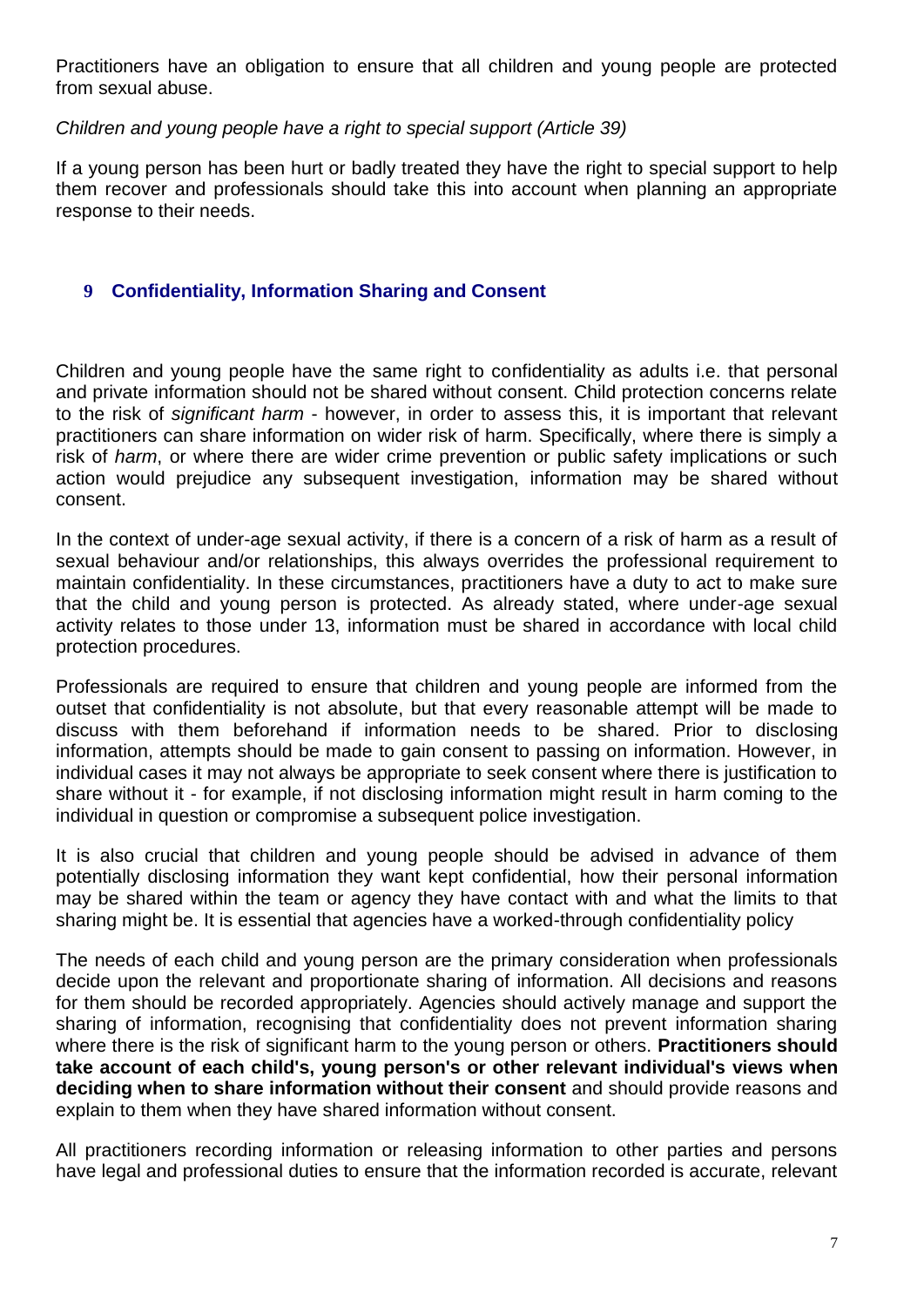and sufficient for its purpose and that any disclosure is lawful - either through the consent of the young person concerned or where there is the potential of harm to themselves or others which outweigh lack of consent.

Scots law presumes that people aged 16 and over have the capacity to consent to their own medical treatment. For those under 16, there is no presumption of capacity but the provisions of the Age of Legal Capacity (Scotland) Act 1991, specifically section 2(4), will apply. It should be noted that capacity is not an all-or-nothing concept and will be judged in terms of the specific treatment proposed, both the procedure itself and the possible consequences of having it. Capacity will be a matter of clinical judgment which will depend on several things, including: the age of the child and young person; their maturity; and the risks associated with the procedure or treatment. But fundamentally, the medical practitioner will be testing whether (in their opinion) the young person understands the information relevant to the decision (so sufficient information on procedure and consequences has to be provided to allow them to make an informed choice) and whether that information is retained.

Practitioners should encourage children and young people to share information with their parents or carers where it is safe to do so. This is in recognition of the responsibilities, rights and duties of parents to direct and guide their children in the exercise of their rights, consistent with their evolving capacities.

At the same time, sexual health services have long recognised that assurances of confidentiality for children and young people are essential if they are to be encouraged to seek their help and advice. Consequently, while sexual health practitioners are encouraged to help individuals to speak to their parents and involve them in their decision-making, ultimately, the practitioners are not required to inform the parents or carers at any stage of giving them advice or treatment and must take heed of the information rights set out above.

Where a practitioner is not in a position to meet the individual's immediate health needs, having due regard to consent issues, it is within the law, without parental consent or even knowledge, to provide information, make an appointment or accompany the individual to an agency which is able to meet their immediate needs.

Specifically in relation to child protection matters, the decision to share information with parents or carers should be based on professional judgement using the foregoing principles and agency guidelines. In this context, education authorities have particular duties towards pupils, first and foremost.

#### **10 Assessing Risk**

When a practitioner becomes aware that a younger child (ie. under the age of 13) is sexually active or is likely to become sexually active, **this must be automatically shared as a child protection concern**.

Where practitioners are aware that a young person (ie. 13 or over) is sexually active or is likely to become sexually active, they should undertake an assessment of risks and needs utilising the National Risk Framework to ensure that the appropriate response is provided. The practitioner has a duty of care to ensure that the young person's health and emotional needs are addressed and must assess whether the sexual activity is of an abusive or exploitative nature. At the same time, such risk assessment must take full account of the issues of confidentiality and information sharing set out previously.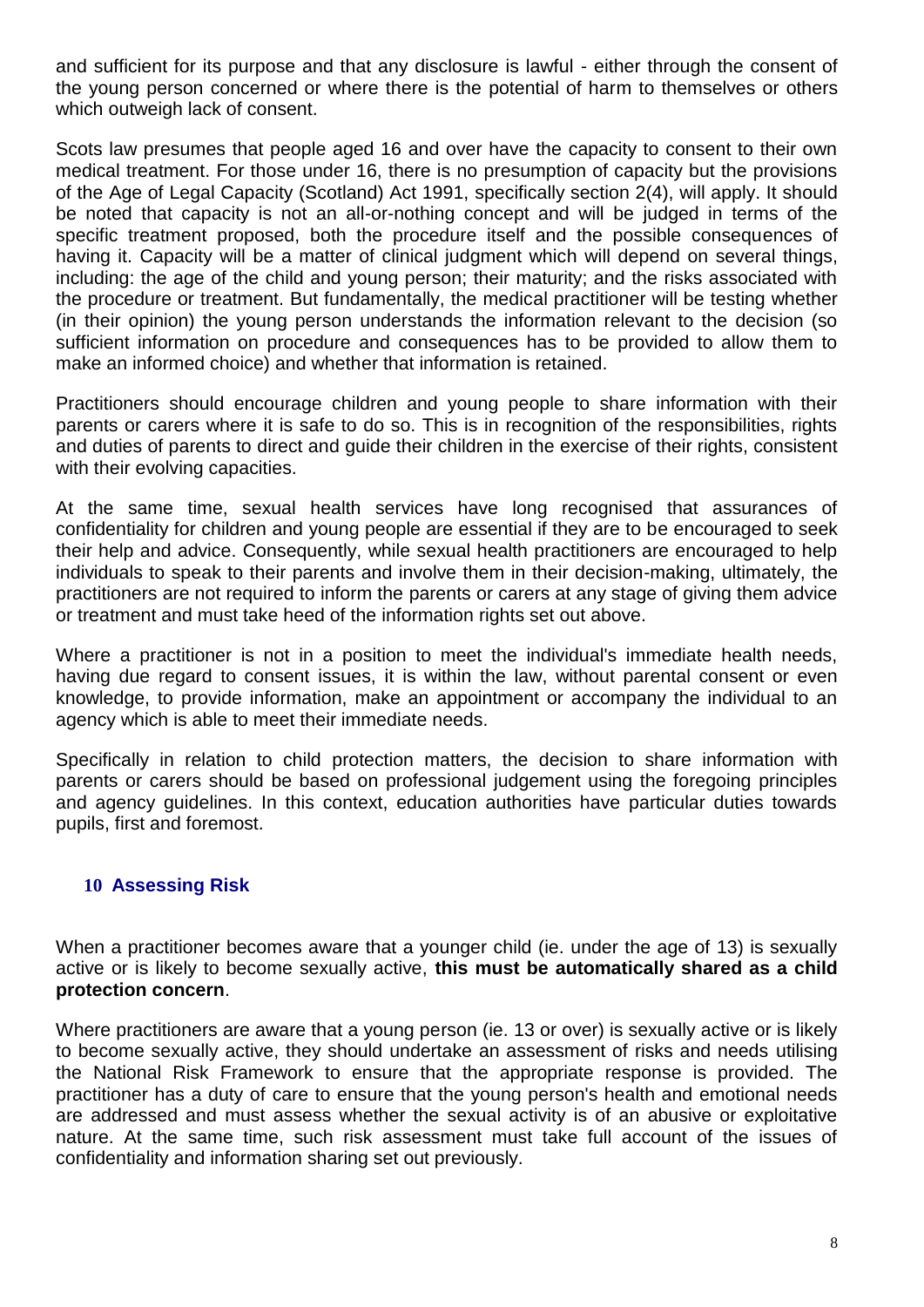In undertaking an assessment using the National Risk Framework, practitioners may need to engage the assistance of colleagues within their own team or from another service.

All cases should be looked at individually, on their own facts and circumstances. In making assessments, practitioners should take into account the following.

- **The age of the young person**. As noted, any sexual activity involving younger children should be automatically treated as a child protection concern. Consensual sexual activity is not unlawful when both parties are aged 16 or over, but there may also be particularly vulnerable young people between the ages of 16-17 who may be placing themselves at risk or who are at risk.
- **Particular vulnerabilities** of those groups of young people more likely to experience discrimination or disadvantage within society such as young people with disabilities, young women, young gay men and women, those affected by poverty, those experiencing homelessness, looked-after children and young people, those living away from home and survivors of sexual abuse, as these individuals may be particularly vulnerable to sexual abuse or exploitation.

It is essential to look at the facts of the **actual relationship** between those involved and to take into account the **wider needs** of the young person. Crucial elements of this assessment relate to issues of:

- consent and informed choice;
- the ages of those involved;
- the relationship:
- the circumstances of the sexual activity; and
- the vulnerability of the young person involved.

The presence of one or more factors will raise different levels of concern depending on the young person's individual circumstances. For some young people it will be the *combination* of certain factors which may suggest that further intervention is required. There are some contextual factors - e.g. consumption of drugs and/or alcohol that would affect ability to give consent, manipulation, bribery, threats, aggression and/or coercion - that will require an immediate, multi-agency response including involvement of the police. The presence of other factors may flag that there should be further exploration of this area.

Practitioners need to be aware that should information come to their attention about past sexual behaviour and/or relationships involving young people, the same consideration should be given as to whether this was abusive or exploitative and appropriate action should be taken. It may be the case that the young person in question is no longer at risk of harm; however, this information may have implications for other children and young people.

Practitioners should also be aware that some young people may not identify abusive behaviour as such. A range of factors - including embarrassment, coercion and the desire to protect others - may prevent such identification and can increase the vulnerability of these young people.

If a professional feels that there are concerns around the young person's sexual behaviour, the indicators set out below can help the practitioners decide on the appropriate response and whether information needs to be shared. What follows is a non-exhaustive list of some of the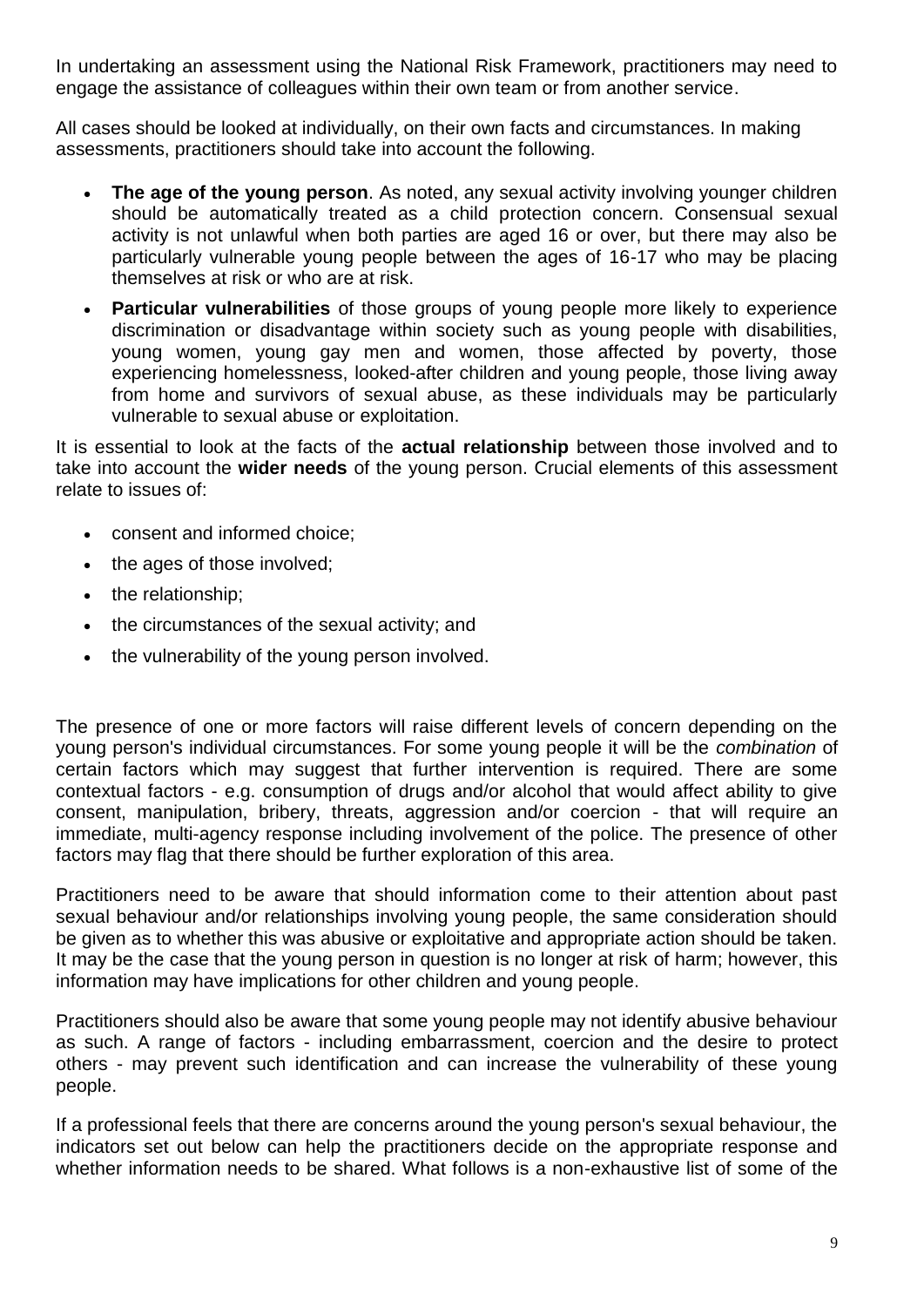typical factors that may indicate a child protection concern and help practitioners determine risk and need. It is not intended to be used as a checklist but forms the basis of a risk assessment: depending on the specific situation, not all of the areas identified will require exploration.

#### **The child and young person**

- Is the child under the age of 13 or did the sexual activity take place when the young person was under 13?
- Did the young person understand the sexual behaviour they were involved in?
- Did the young person agree to the sexual behaviour at the time?
- Did the young person's own behaviour e.g. use of alcohol or other substances place them in a position where their ability to make an informed choice about the sexual activity was compromised?
- Was the young person able to give informed consent? (e.g. mental health issues, learning disability or any other condition that would heighten the young person's vulnerability)

### **The relationship**

- Was there a concerning power or any other relevant imbalance present in the relationship? (e.g. differences in size, age, material wealth and/or psychological, social, intellectual and physical development - in addition, gender, race and levels of sexual knowledge can be used to exert power.) It should not automatically be assumed that power imbalances do not exist for two young people similar in age or of the same sex.
- Were manipulation, bribery, threats, aggression and/or coercion, involved? (e.g. was the young person isolated from their peer group or was the young person given alcohol or other substances as a dis-inhibitor etc.)

### **The other person**

- Did the other person use 'grooming' methods to gain the trust and friendship of the young person? (e.g. by indulging or coercing the young person with gifts, treats, money etc; by befriending the young person's family; by developing a relationship with the young person via the internet.)
- Did the other person attempt to secure secrecy beyond what would be considered usual in teenage sexual activity?
- Was the other person known by the practitioner to be or have been involved in concerning behaviour towards other children and young people?
- Was the other person in a position of trust?

#### **Other factors**

- Was the young person, male or female, frequenting places used for prostitution?
- Is there evidence of the young person being involved in prostitution or the making of pornography?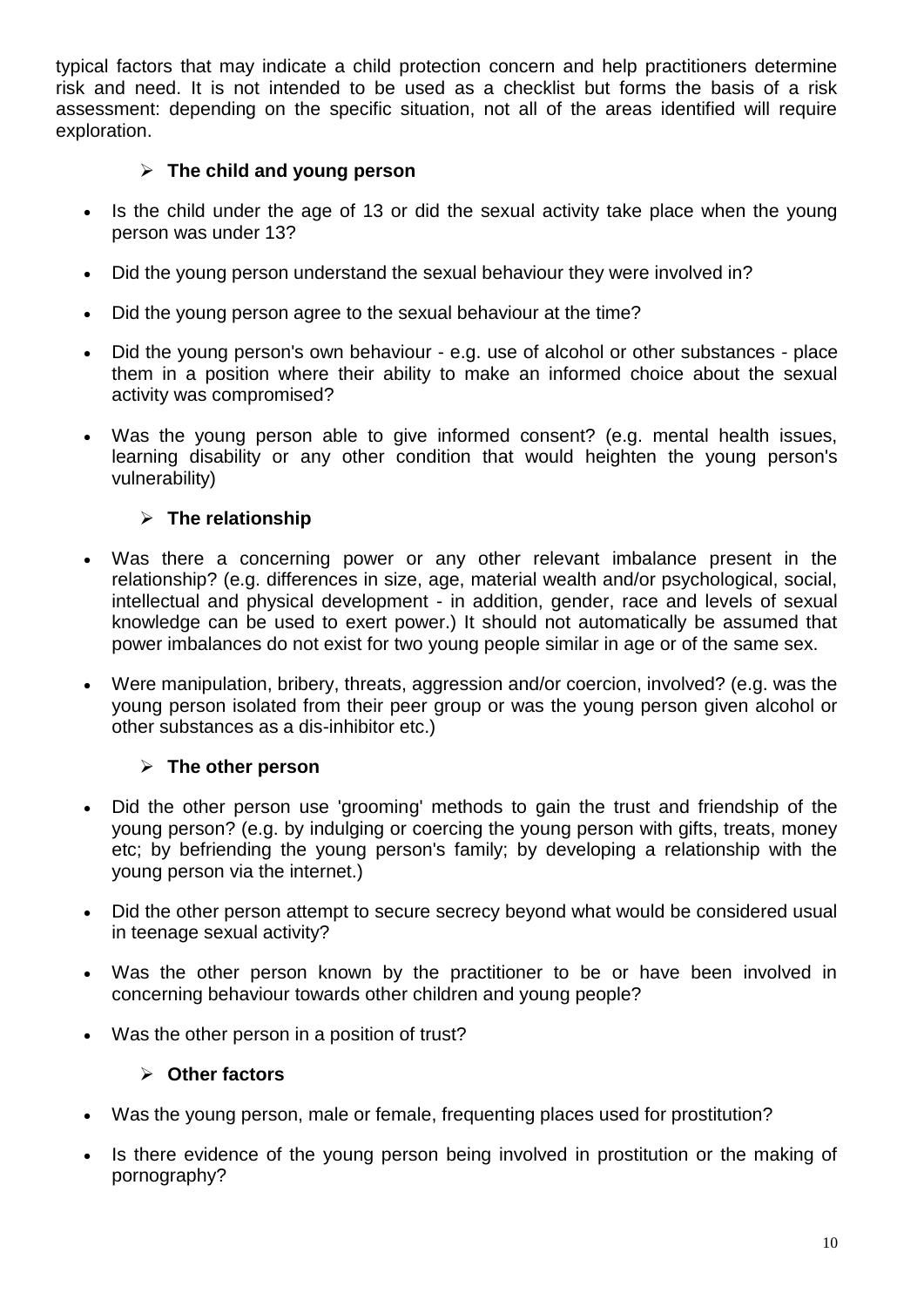- Was the young person frequenting places where adults seek out sexual contact with others in circumstances where additional dangers, e.g. physical assault, might arise?
- Were there other concerning factors in the young person's life which may increase their vulnerability? (e.g. homelessness)
- Did the young person deny, minimise or accept the concerns held by practitioners?

### **11 Response**

In all situations the consideration of the five GIRFEC questions should form the basis of the response:

- What is getting in the way of this child's or young person's well-being?
- Do I have all the information I need to help this child and young person?
- What can I now do to help this child and young person?
- What can my agency do to help this child and young person?
- What additional help, if any, may be needed from others?

The level of response will depend on how practitioners assess the level of risk to the young person, based on the guidance at 10 above. The response, and level of information shared, will be different depending on whether there is a child protection concern or whether there are other concerns for the well-being of the young person. **However, the overriding principle should be that the confidentiality rights of children and young people should be respected unless there is a child protection concern**.

There are certain circumstances in which practitioners must always share concerns using their child protection procedures:

- $\bullet$  if the child is, or is believed to be, sexually active and is under 13;
- if the young person is currently 13 or over but sexual activity took place when they were 12 or under;
- if there is evidence or indication that the young person is involved in pornography or prostitution;
- if the 'other person' is in a position of trust in relation to the young person; or
- if the young person is perceived to be at immediate risk.

In these circumstances, the practitioner should:

 where appropriate, speak with the child and young person prior to passing on the child protection concern - every reasonable effort should be made to explain why the information is being shared and seek their agreement;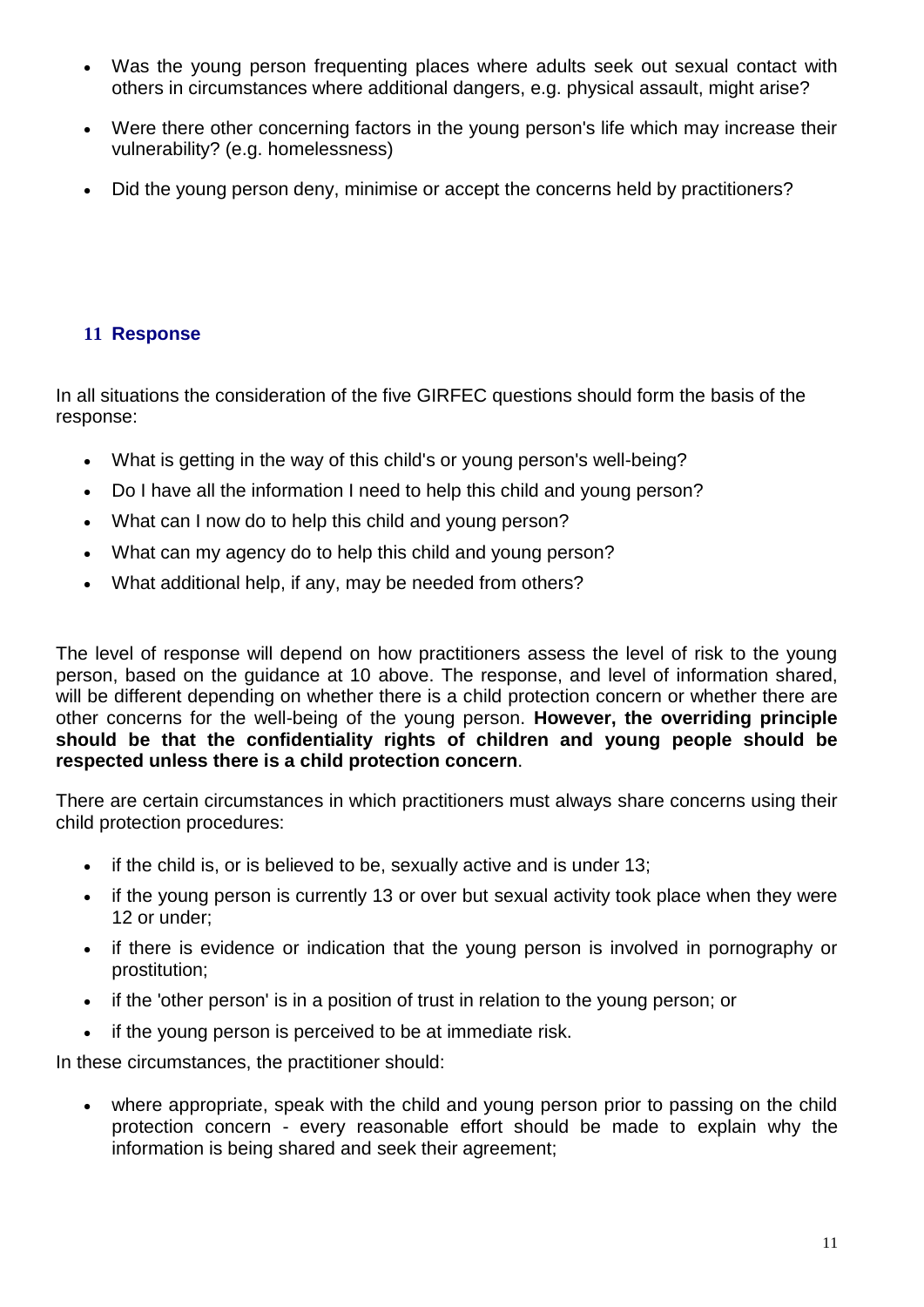- share the child protection concern in line with child protection procedures, detailing those who are involved, the nature of the concerns etc; and
- if agreement is not reached, the professional must still share the child protection concern and inform the child and young person that this will be the course of action.

#### *If the young person is not at risk of harm*

If the practitioner has assessed that the sexual behaviour is consensual teenage sexual activity where there are no concerns of abuse or exploitation, the practitioner should:

- uphold the confidentiality rights of the young person; and
- provide practical assistance and advice as required. Practitioners not qualified to provide this should signpost young people to the appropriate local services (e.g. sexual health services).

If the practitioner has assessed that the sexual behaviour is not abusive or exploitative, but that there remain concerns about the young person's behaviour e.g. their ability to assess risk, their use of drugs/alcohol, the environment in which they seek sexual contacts etc, then the practitioner should:

- uphold the confidentiality rights of the young person; and
- provide practical assistance and advice as required within their own agency or, with their permission, refer them to the appropriate clinical or support services, including forensic or sexual health services.

In both these scenarios, a single-agency decision-making process is normally appropriate.

If the practitioner is concerned that the young person's behaviour, or the nature of the sexual behaviour and/or relationship, *could* indicate that the young person is at risk of harm, the practitioner should:

- seek guidance from a line-manager in accordance with their agency's guidelines and decide if further action is required;
- inform the young person about the need speak to other practitioners, where required, and seek their consent if possible;
- share appropriate information with other practitioners about the young person;
- if required, seek advice from other services and agencies to assist in this decisionmaking; and
- share information with the police if there are concerns about the young person's sexual partner.

#### **Recording information**

In **all** circumstances, the practitioner should make a record of events and decisions, in line with their own agency procedures. The record should contain all essential detail and the reasons behind their action.

On each occasion that a practitioner has contact with a young person or receives information about them, consideration should be given as to whether their circumstances have changed and a different response needed.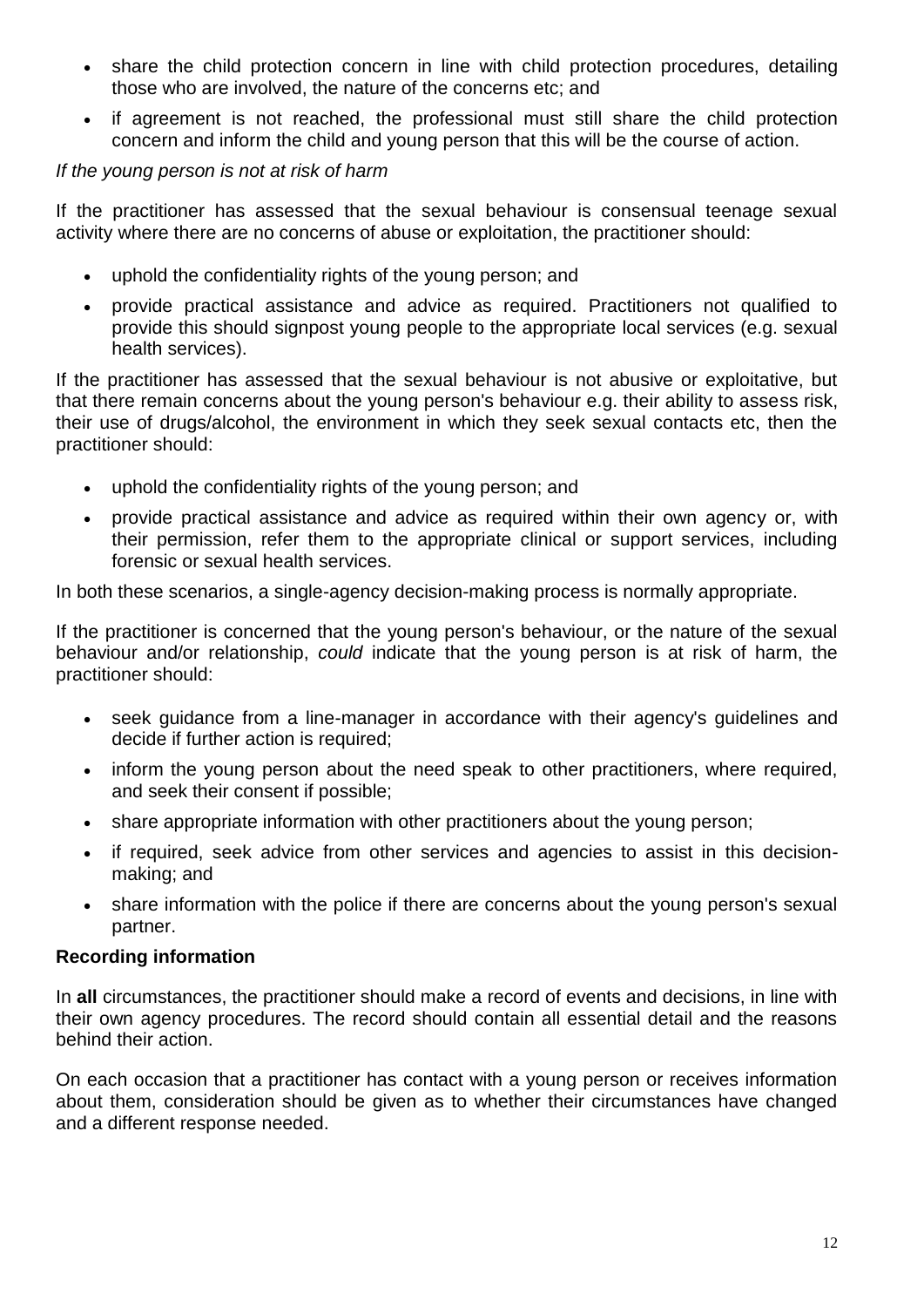## **Appendix 1**

## **Section 4 of the Sexual Offences (Amendment) Act, 2000: meaning of a "position of trust"**

**4. –** (1) For the purposes of section 3 above, a person aged 18 or over, ("A") is in a position of trust in relation to a person under that age ("B") if any of the four conditions set out below, or any condition specified in an order made by the Secretary of State by statutory instrument is fulfilled.

(2) The first condition is that A looks after persons under 18 who are detained in an institution by virtue of an order of a court or under an enactment, and B is so detained in that institution.

(3) The second condition is that A looks after persons under 18 who are resident in a home or other place in which:

(a) Accommodation and maintenance are provided by an authority under section 23(2) of the Children Act, 1998 or Article 27(2) of the Children (Northern Ireland) Order, 1995.

(b) Accommodation is provided by a voluntary organisation under section 59(1) of that Act, or Article 75(1) of that Order: or,

(c) Accommodation is provided by an authority under section 26(1) of the Children's (Scotland) Act, 1995.

and B is resident, and so provided with accommodation and maintenance, or accommodation, in that place.

(1) The third condition is that A looks after persons under 18 who are accommodated and cared for in an institution which is:

(a) Hospital

(b) a residential care home, nursing home, mental nursing home or private hospital.

(C) A community home, voluntary home, children's home or residential establishment, or

(d) A home provided under section 82(5) of the Children Act, 1989, and B is accommodated and cared for in that institution.

(2) The fourth condition is that A looks after persons under 18 who are receiving full time education at an educational institution, and B is receiving such education at that institution.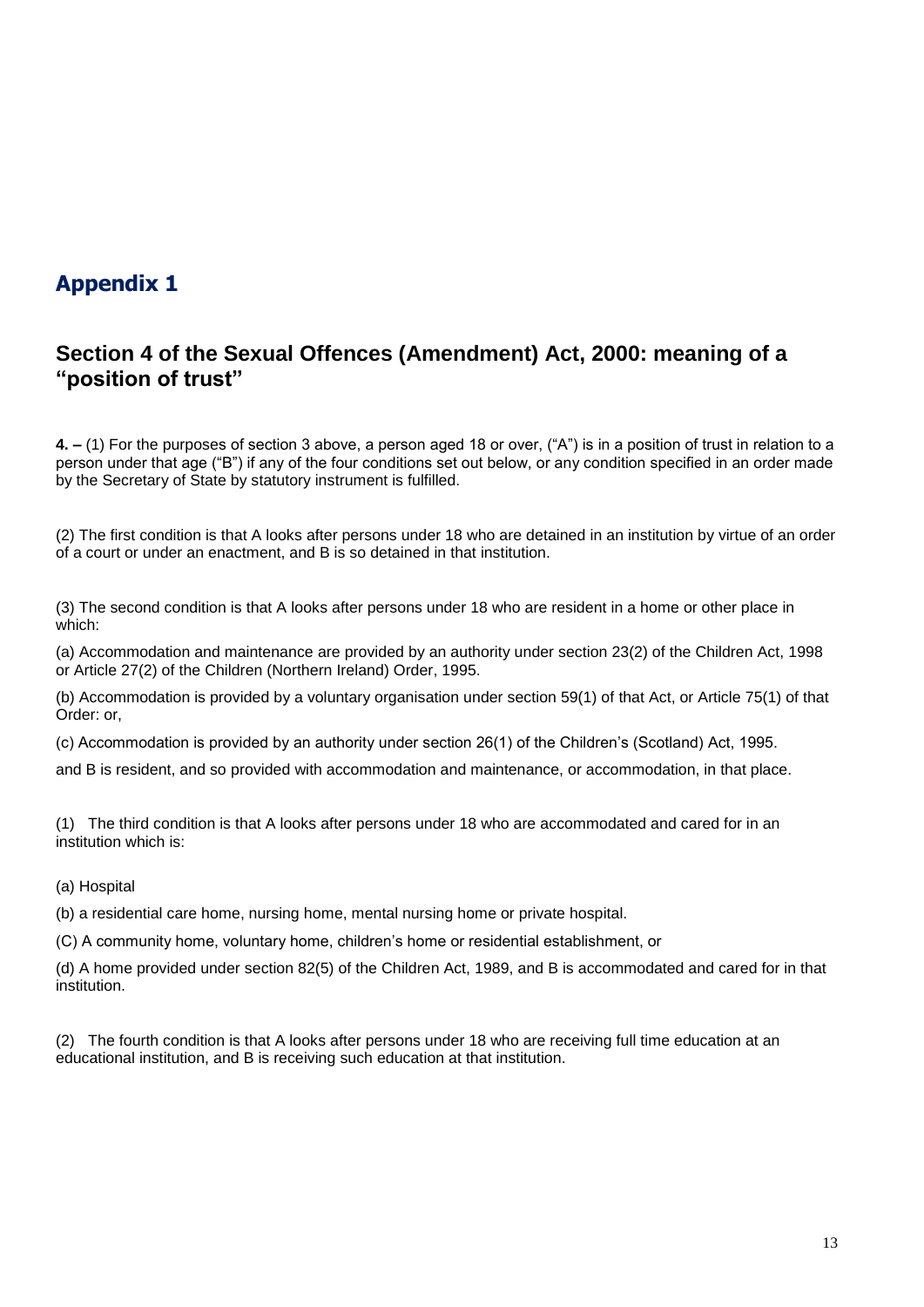## **Appendix 2**

## **Section 1 of the Protection of Children and Prevention of Sexual Offences (Scotland) Act, 2005.**

#### **Meeting a child following certain preliminary contact**

(1) A person ("A") commits an offence if-

(a) having met or communicated with another person ("B") on at least one earlier occasion,

(i) intentionally meets B;

(ii) travels, in any part of the world, with the intention of meeting B in any part of the world, or

(iii) makes arrangements, in any part of the world, with the intention of meeting B in any part of the world, for B to travel in any part of the world;

(b) at the time, A intends to engage in unlawful sexual activity involving B or in the presence of B-

(i) during or after the meeting; and

(ii) in any part of the world;

 $(c)$  B is-

(i) aged under 16; or

(ii) a constable;

(d) A does not reasonably believe that B is 16 or over; and

(e) at least one of the following is the case-

(i) the meeting or communication on an earlier occasion referred to in paragraph (ii) (or, if there is more than one, one of them) has a relevant Scottish connection;

(iii) the meeting referred to in sub-paragraph (i) of that paragraph or, as the case may be, the travelling referred to in sub-paragraph (ii) of that paragraph or the making of arrangements referred to in sub-paragraph (iii) of that paragraph, has a relevant Scottish connection;

(iii) A is a British citizen or resident in the United Kingdom.

#### (2) In subsection (1) above-

(a) the reference to A's having met or communicated with B is a reference to A's having met B in any part of the world or having communicated with B by any means from or in any part of the world (and irrespective of where B is in the world); and

(b) meeting or travelling or making of arrangements has a relevant Scottish connection if it, or any part of it, takes place in Scotland; and a communication has such a connection if it is made from or to or takes place in Scotland.

(3) For the purpose of subsection (1)(b) above, it is not necessary to allege or prove that A intended to engage in a specific activity.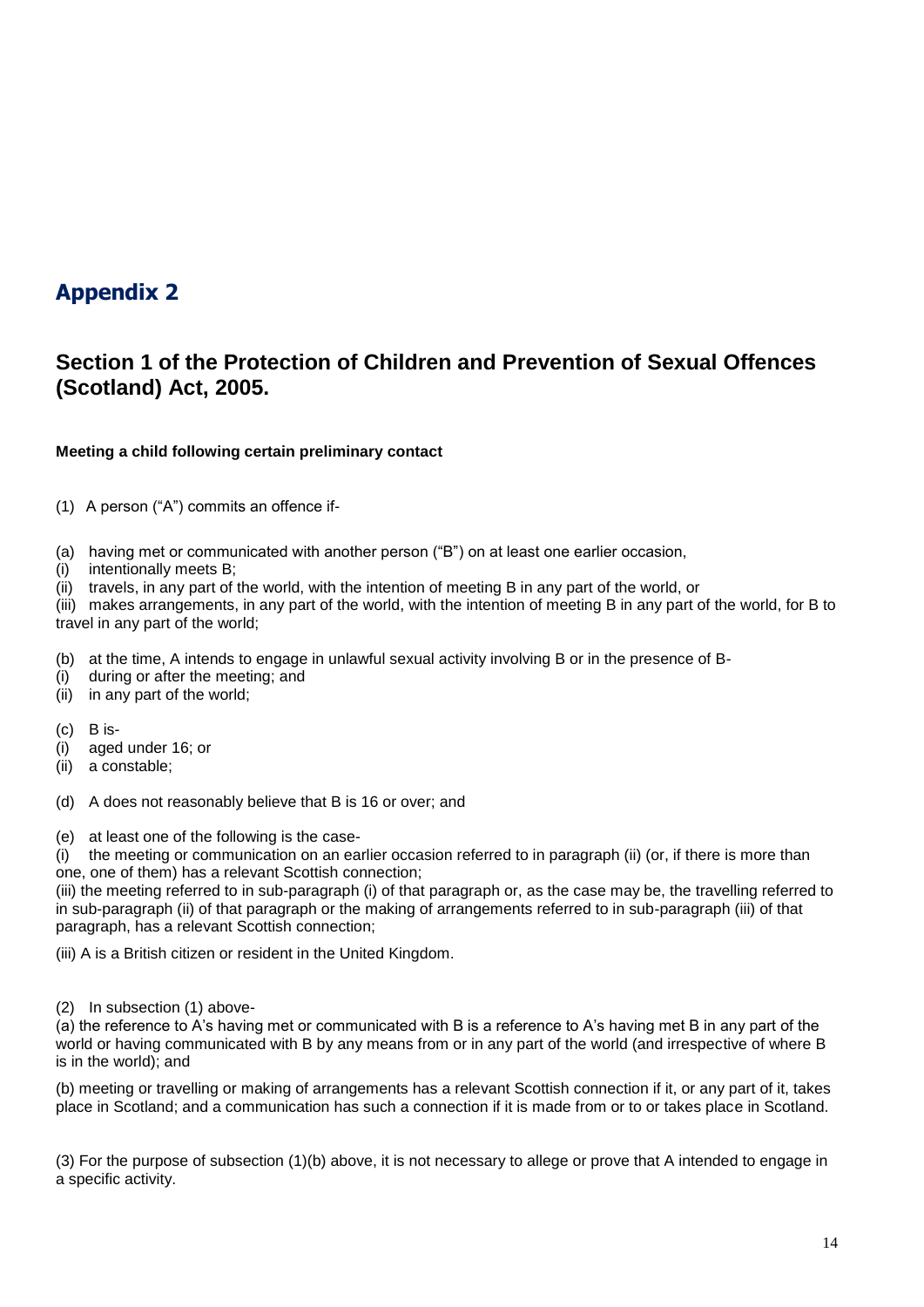(4) A person guilty of an offence under this section is liable-

(a) on summary conviction, to imprisonment for a term not exceeding 6 months or a fine not exceeding the statutory maximum or both;

(b) on conviction on indictment, to imprisonment for a term not exceeding 10 years or a fine or both.

## **Appendix 3**

### **Sections 12 to 17 Sexual Offences (Scotland) Act (2009)**

12 Meaning of "consent" and related expressions

In Parts 1 and 3, "consent" means free agreement (and related expressions are to be construed accordingly).

13 Circumstances in which conduct takes place without free agreement

(1) For the purposes of section 12, but without prejudice to the generality of that section, free agreement to conduct is absent in the circumstances set out in subsection (2).

(2) Those circumstances are—

(a) where the conduct occurs at a time when B is incapable because of the effect of alcohol or any other substance of consenting to it,

(b) where B agrees or submits to the conduct because of violence used against B or any other person, or because of threats of violence made against B or any other person,

(c) where B agrees or submits to the conduct because B is unlawfully detained by A,

(d) where B agrees or submits to the conduct because B is mistaken, as a result of deception by A, as to the nature or purpose of the conduct,

(e) where B agrees or submits to the conduct because A induces B to agree or submit to the conduct by impersonating a person known personally to B, or

(f) where the only expression or indication of agreement to the conduct is from a person other than B.

- (3) References in this section to A and to B are to be construed in accordance with sections 1 to 9.
- 14 Consent: capacity while asleep or unconscious
- (1) This section applies in relation to sections 1 to 9.
- (2) A person is incapable, while asleep or unconscious, of consenting to any conduct.
- 15 Consent: scope and withdrawal
- (1) This section applies in relation to sections 1 to 9.
- (2) Consent to conduct does not of itself imply consent to any other conduct.